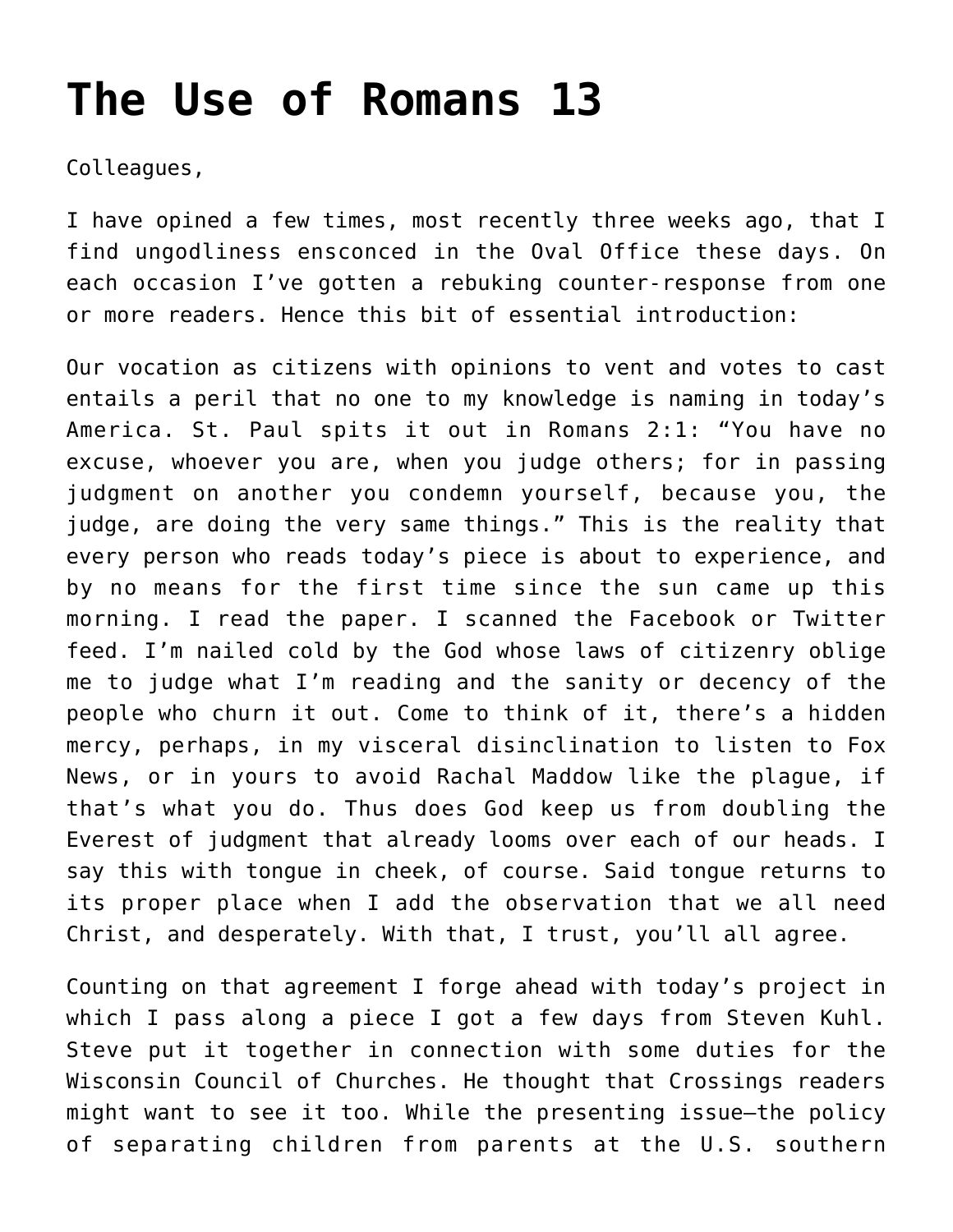border—is not what it was two weeks ago or so when Steve wrote this, the problem he focuses on is still very much in place. That problem, as you'll see, is the use and abuse of Scripture, and specifically Romans 13. Steve is unabashed in passing judgment in the matter. He has no choice except to do that. Nor does anyone else. That includes those who wouldn't dream or dare to expose their judgments to public view. Adam is obliged to call the shots on what is good and what is evil, and Eve is too. That, at base, is what is sin is about. There's no escaping it. We sin even and perhaps especially in our best efforts to get God right and to love our neighbor as God requires.

"Trust me," says Christ, "and get on with the conversation. How else can you do what citizens must as they grope to discern God's will and do it?"

A quick note about Steve: he had triple-bypass surgery earlier this week, so please, pray for his good and strong recovery.

Peace and Joy,

Jerry Burce

## **On Romans 13 and the Immigration Crisis**

\_\_\_\_\_\_\_\_\_\_\_\_\_\_\_\_\_\_\_\_\_\_\_\_\_\_\_\_\_\_\_\_\_\_\_\_\_\_\_\_\_\_\_\_\_\_

by Steven Kuhl

As the Trump administration continues to demean immigrants and persist in its policy of separating children from parents as a strategy for punishing and deterring them from seeking asylum and assistance from the United States, the situation was made especially disconcerting to many Christians when the Attorney General, Jefferson Sessions, on June 14, invoked the Apostle Paul and his teaching on the State in Romans 13 as justification for this manifest injustice.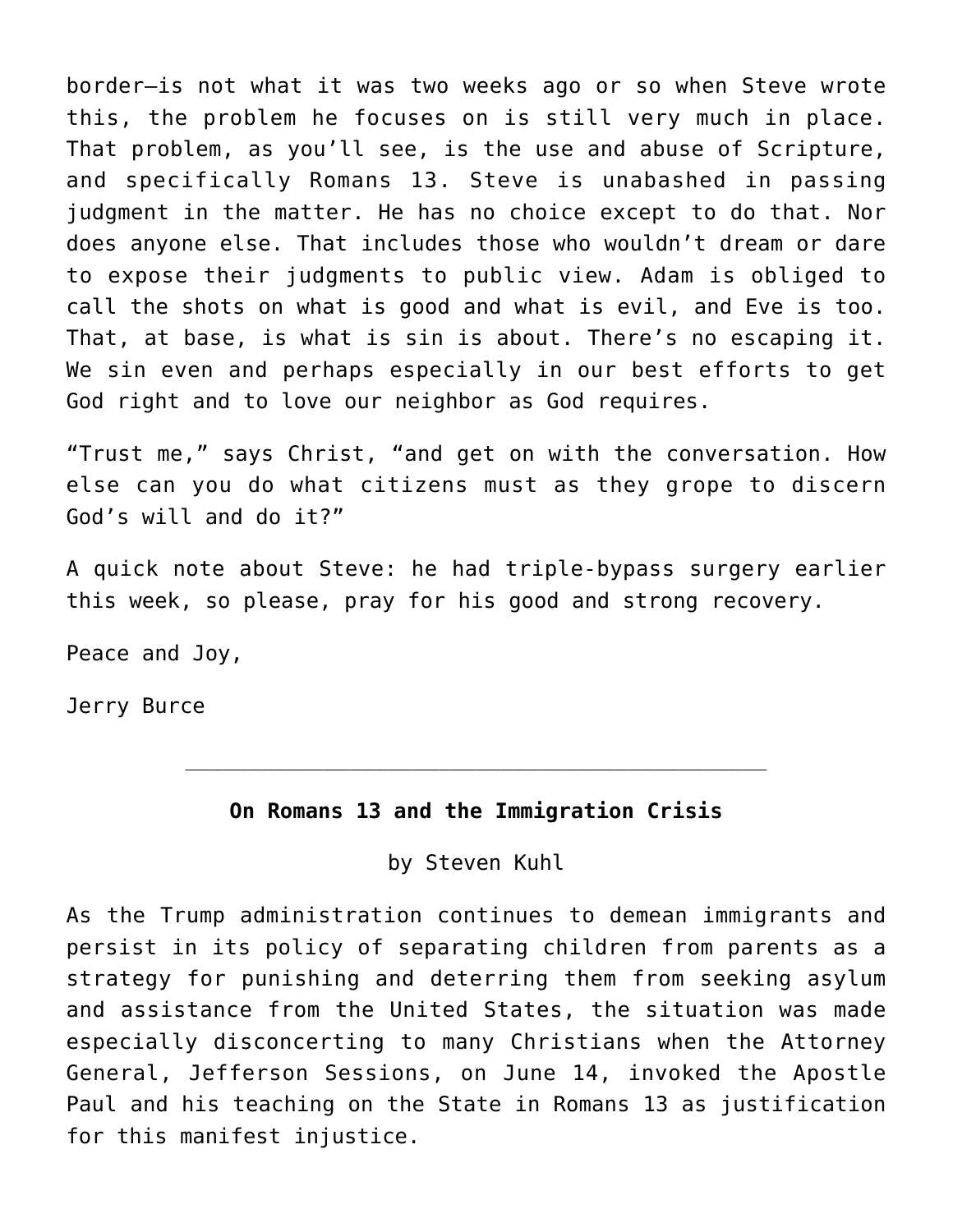While the mainstream television and print media have been doing an admirable job of in-depth research into uncovering the social and political factors leading to this migration and the injustices being perpetrated by our governing authorities against these immigrants, little has been done in correcting the misinterpretation of Romans 13 and Christian teaching on the State.

To be sure, several "theological experts" have been interviewed by the media about Sessions' use of Romans 13. In general, they have rightly, emphatically, rejected it. (See, for example, this article from [The Atlantic](https://www.theatlantic.com/politics/archive/2018/06/romans-13/562916/).) Indeed, to underscore just how objectionable Sessions' interpretation is, they tend to note how this kind of interpretation of Romans 13 has been used historically to justify other manifest injustices: by Britain to discredit the American Revolution, by the United States to justify slavery and malign the civil rights movement, by South Africa to justify apartheid, and by Nazi Germany to justify Nazi atrocities against the Jews, to mention a few. But no one, to my knowledge, has ventured a constructive, critical, theological reading of Paul's teaching in Roman 13 in order to show how it systematically contradicts Sessions' interpretation.

I would like here to try my hand at that. To that end, let me begin by giving the complete citation of Sessions' full "interpretation" of Romans 13, sparse though it be. Then, I'll focus on interpreting Romans 13 relative to it. Here is Sessions' statement.

*"I would cite you to the Apostle Paul and his clear and wise command in Romans 13 to obey the laws of the government because God has ordained the government for his purpose. Orderly and lawful processes are good in themselves. Consistent, fair application of law is in itself a good and moral thing and that protects the weak; it protects the lawful. Our policies that can*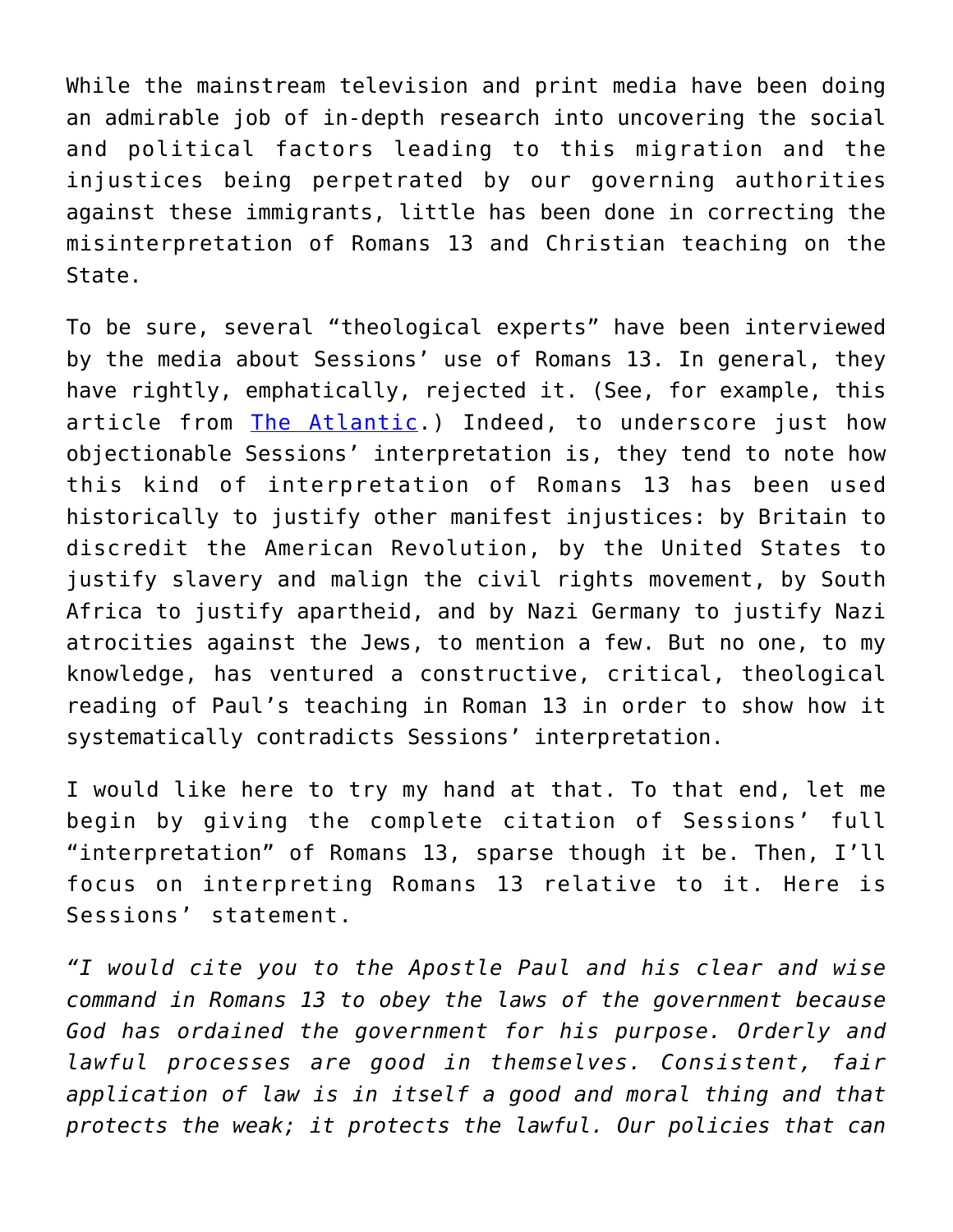*result in short-term separation of families are not unusual or unjustified…."*

To be sure, there is not space here to give a comprehensive account of Paul's teaching in Romans, let alone the Christian teaching, generally, on the role of the State in God's divine providence. Therefore, in what follows I will focus on those aspects of the text that are necessary to correct the most obvious errors in the Attorney General's misrepresentation and to point towards more faithful implications of how it might apply to the present context.

First, Christian teaching does affirm with Paul (Rom. 13:1) that all authority comes from God—whether it be of a spiritual nature (the authority to preach the gospel of the forgiveness of sins) or of a secular nature (the authority to administer the law of retribution to provide for the public welfare).

But, second, Paul also teaches that those who are given authority are not autonomous actors. They are always accountable to God and the purposes for which God gives them. In the case, here, of civil or governmental authorities that's why Paul calls them "God's servant[s] for good," in Greek, *diakonia*. They serve at the pleasure of God and not in their own right. They serve for the common "good" of God's whole creation and not their own interests.

Therefore, Mr. Sessions teaches falsely when he says "Orderly and lawful processes are good *in themselves*." They are not! They are good only when they conform to the good purposes of God. The whole history of Israel—not to mention the world, when looked at through the lens of the prophets (see Isaiah 10) —is filled with examples of God revoking authority from leaders who have misused their authority for their purposes rather than God's purposes. For an illuminating example of this, look at the recent Old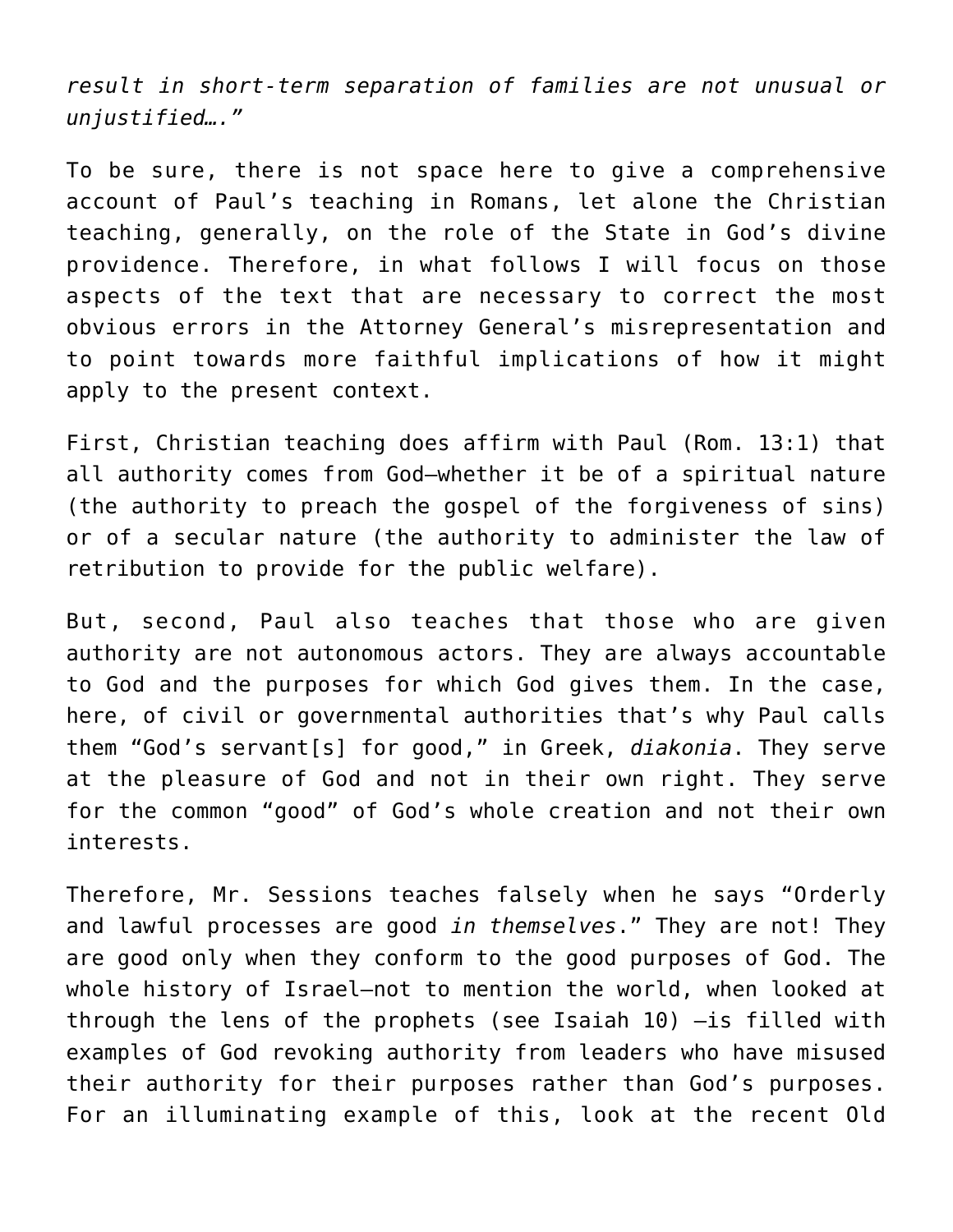Testament lectionary reading for Pentecost 4, June 17, 2018, 1 Samuel 15:34-16:13): "The Lord was sorry he made Saul king" (15:35) and said to Samuel, "I have rejected [Saul] from being king over Israel" (16:1), and commanded Samuel to put into motion the "election" of a new king (cf. 16:6-13), even though Samuel knew Saul would kill him if he found out (16:2), which he didn't by divine providence. Let those who have ears hear.

Third, while Paul does teach that the ordaining of secular authority is an expression of God's wrath or anger (Rom. 1:18—3:20), i.e., the law, and not an expression of his mercy and forbearance, i.e., the gospel, that does not mean it is mean-spirited as the Trump policy against "illegals" suggests. But don't be naive, it is an expression of God's anger—God's righteous anger—against injustice and unfairness or, as Paul says here, against "wrong doers" (Rom 13:4) or, as he says elsewhere, against the "ungodly." This anger is analogous to the very same kind of anger felt by many of us when we are appalled by wrongdoing like that of the Trump administration. The difference is that God can express it without sin, we often cannot.

We must not forget that this angry word and activity of God against injustice is very different from God's merciful activity of justifying the ungodly in Christ (Rom. 3:21—5:21). Therefore, there is a profound difference between "governmental authority" and "apostolic authority." Even so, here Paul instructs Christians not only to leave room for God's wrath, but to regard it with fear and for the sake of conscience (Rom. 4:5), to obey it when executed in accord with God's purposes. Therefore, neither the Christian nor the secular ruler (who may or may not be a Christian) should presume that their wrongdoing is out of the reach of God's wrath or the proper functioning of governmental authority. In this sinful age, no ruler is above the law, the very law they are to administer in service to God.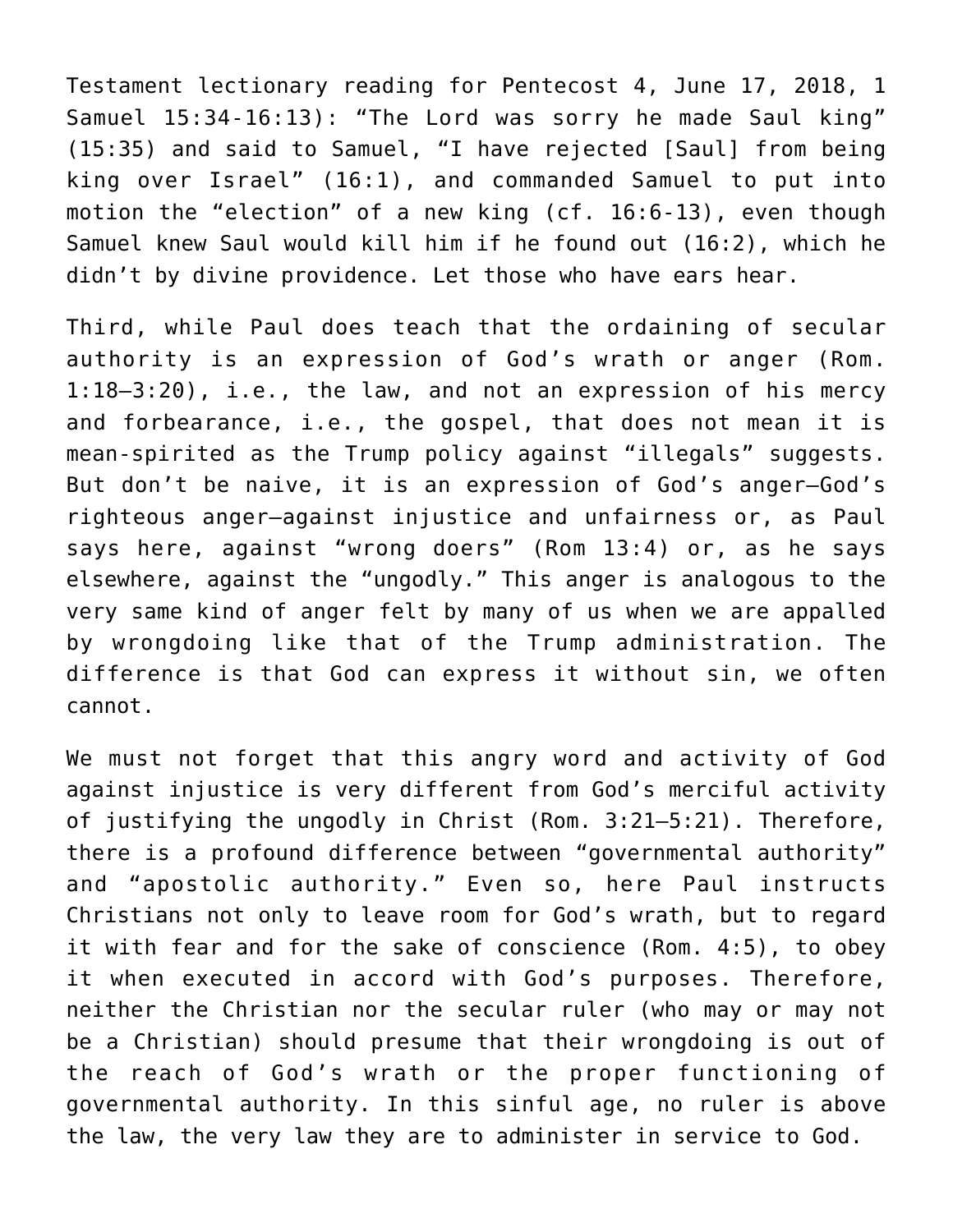Fourth, Paul is very clear on what law-in-conformity-to-God'swill entails: "love" (cf. Rom. 13:8-10). Love for Paul is not a sentimental feeling but the giving of real help or protection to those in need. Love is the opposite of "wrong-doing." Moreover, the love-command applies not only to us as individuals, but also as a society, to the governing authorities. Paul describes what the law demands like this: "The commandments… are summed up in this word: 'Love your neighbor as yourself'" (Rom. 13:9). "Love does no wrong to a neighbor, therefore, love is the fulfillment of the law" (Rom. 13:10). Obviously, then, as Bonhoeffer noted, the content of the law of God (that is, what specifically it means to love your neighbor in any given moment) is not a predetermined set rules that are established from the start, but the command of God in each moment to love our neighbors as ourselves. It is not a mystery, but something that is readily, reasonably, and contextually understandable to us because our neighbor's context informs what it means to love our neighbor as ourselves. We simply need to put ourselves in our neighbor's shoes and ask "what would we need?" The only thing that hinders love is our sin, which, for Paul, is our inclination to selfishness, to place self above, not on par with, our neighbor.

Shamefully, Sessions commits sin when he twists this clear teaching of Paul into its opposite by saying: "*fair application of law is in itself a good and moral thing and that protects the weak; it protects the lawful."* What is twisted about this statement is the shamefully way it equates the "weak" with the "lawful," implying that the "weak" are lawful citizens of the U.S. who need protection from unfortunate, illegal migrants. This is selfishness, the very same kind of selfishness enshrined in the slogan "American First." Because of this selfishness Sessions twists Paul's teaching and deviously justifies separating the children of the illegals to protect the lawful citizens.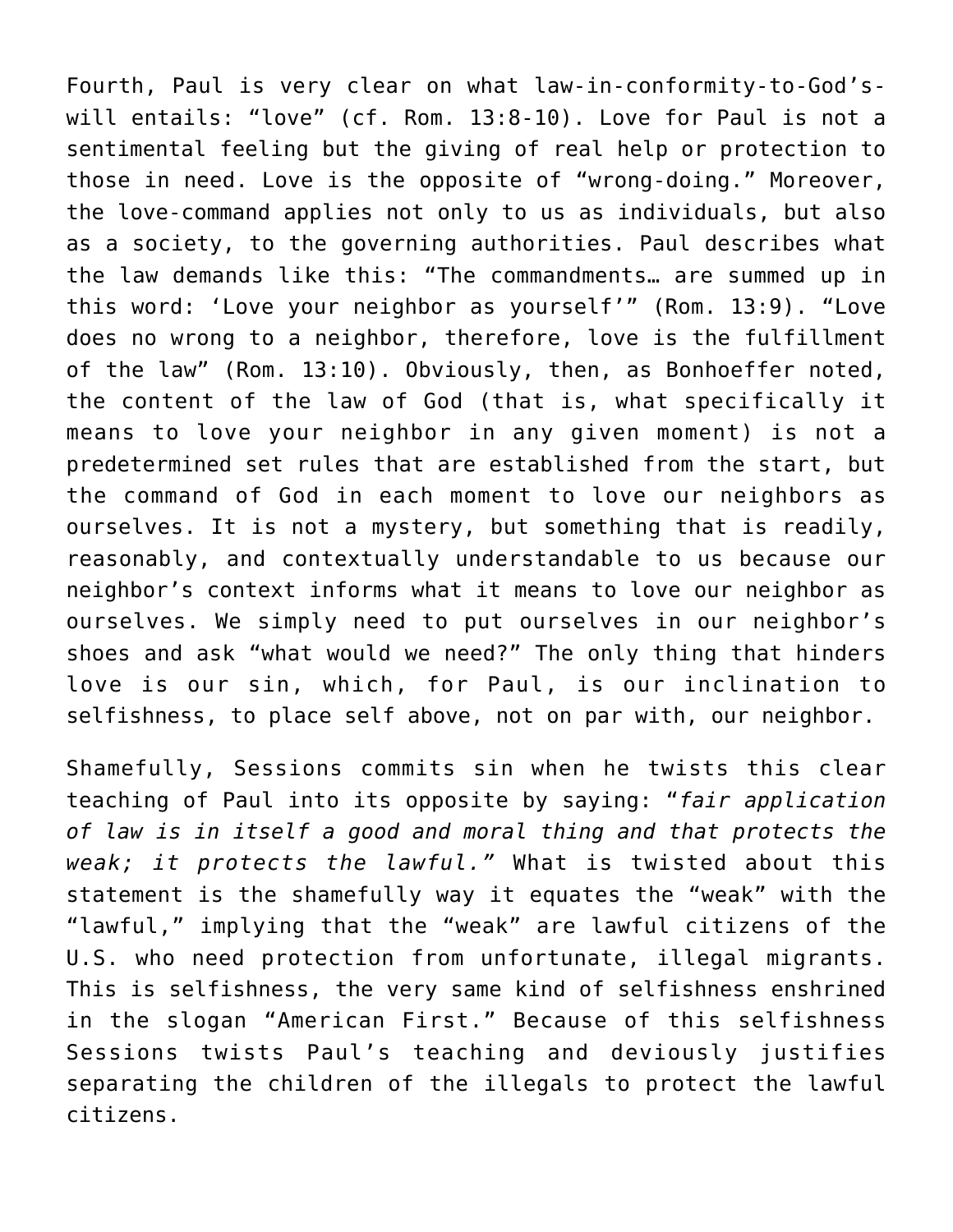The rhetorical form of this sin is sophistry: speech designed to lie, deceive, and confuse. I know of no other word for his statement above. As his statement rightly says, the fair application of the law does demand that we protect the "weak," but in biblical terms that means those in need, those for whom life is unfair: the widow, the orphan, the oppressed, and, if you will, the "hebrew"—the word means "one from the other side [of the river]," the wandering stranger who has no place to call home or who, because of straitened or violent circumstances, has been driven away from their home. Therefore, contrary to what Sessions thinks, in the present circumstance, according to Paul's way of thinking, the "weak" are really those children (and their parents) who are torn away from their parents simply because they came to our border desperately seeking protection for their families. In truth, by Paul's way of thinking, these weak parents and children should rightly be called "the lawful" because they are the ones whom the law has, by the circumstances of history and divine providence, assigned to us to love, to help, the way the Good Samaritan was assigned, by the circumstances of the moment, to love and help the neighbor who had fallen onto evil/unfair times (Luke 10:25-37). Sessions, not to mention the whole Trump administration, is no different than the "lawyer" in that story who tried to "justify" ignoring the needs of the weak in his context.

Finally, then, since Mr. Sessions and the Trump Administration want to be seen as being faithful to Romans 13 and the biblical tradition concerning their duty before God as governing authorities, let them hear the Apostle Paul for what he is actually saying and to create policies that are consistent with it. Let Christians and people of good will urge them to work in a non-partisan, non-selfish way to create policies that reflect the purposes for which God placed them in their governmental offices in the first place: to help and protect the weak, those